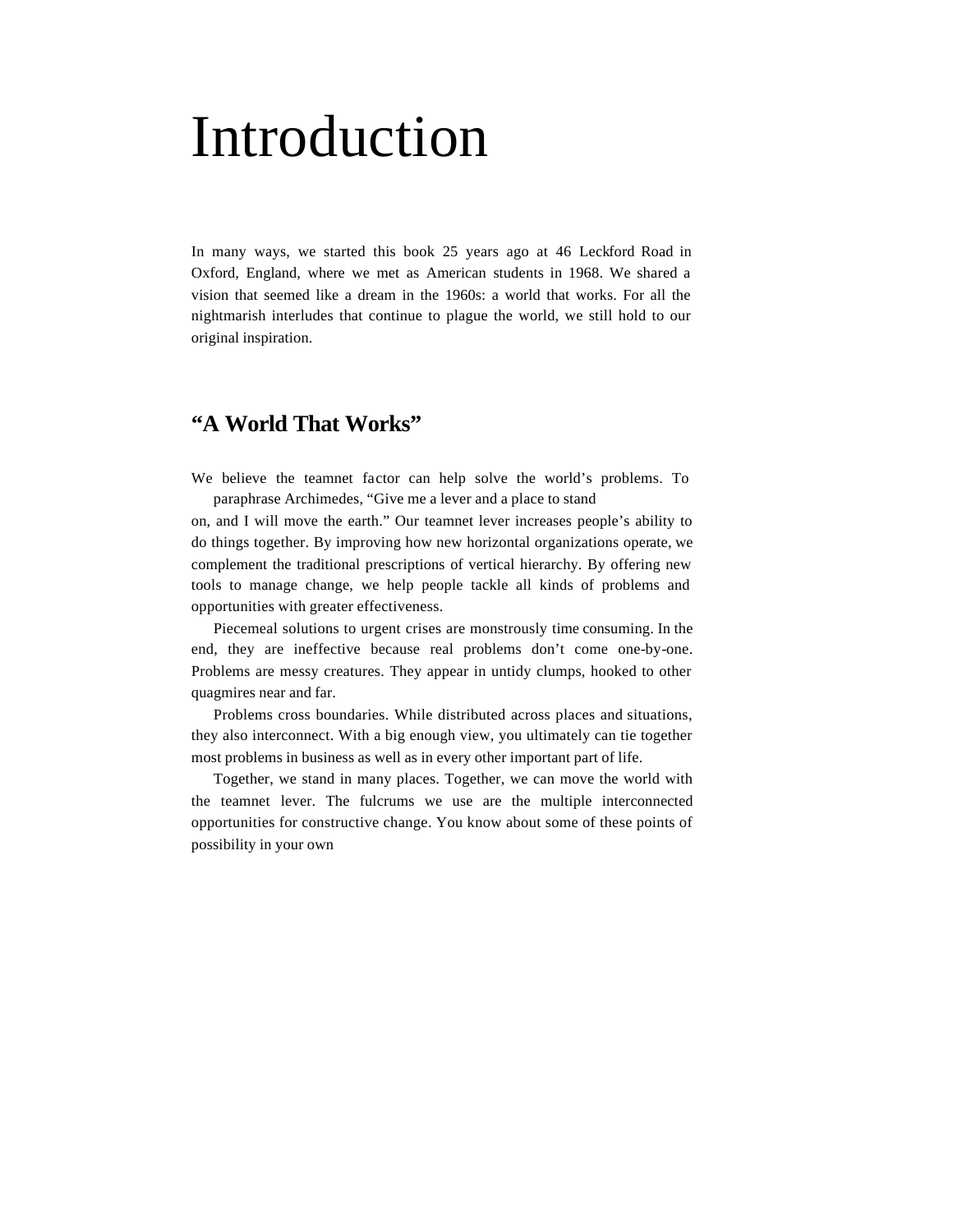world. You have your own special contribution to make with teamnets.

Teamnets meet the need to work faster, smarter, and more flexibly to solve problems and gain competitive advantage. The need for boundary crossing organizations dovetails with expanding technological capabilities. With new ways to connect continuing to explode throughout the 1990s, people who work apart are becoming increasingly productive.

Teamnets offer an *organizational advantage.* It's available to be reaped by all sizes of companies:

?Today, no company can go it alone all the time. It's too complicated and too expensive. Right now, it means missed opportunities. Tomorrow, it means going out of business.

?The right organization gives you the right edge—the power of partners, speed of multiple decision-makers, and flexibility of voluntary links.

?Teamnets are networks of teams. They're the new organizations that companies use to do business across boundaries—inside and out. Teamnets are about *crossing* boundaries.

?Co-opetition is key to future vitality—when companies cooperate and compete at the same time.

?Successful teamnets have fewer bosses and more leaders. Hierarchies limit the number of power seats. Teamnets increase them.

?Use teamnets to shrink hierarchies and replace bureaucracies.

?Teamnets between companies—sharing costs and pooling talents—create business. More business means more jobs. Teamnets can drive economic development.

*The TeamNet Factor* is 20 years in the making. We have lived teamnets as well as studied them. We have endured and delighted in them, created and buried them. And we have learned, practiced, revised, and revisited teamnet ideas as a full-time job for the last decade.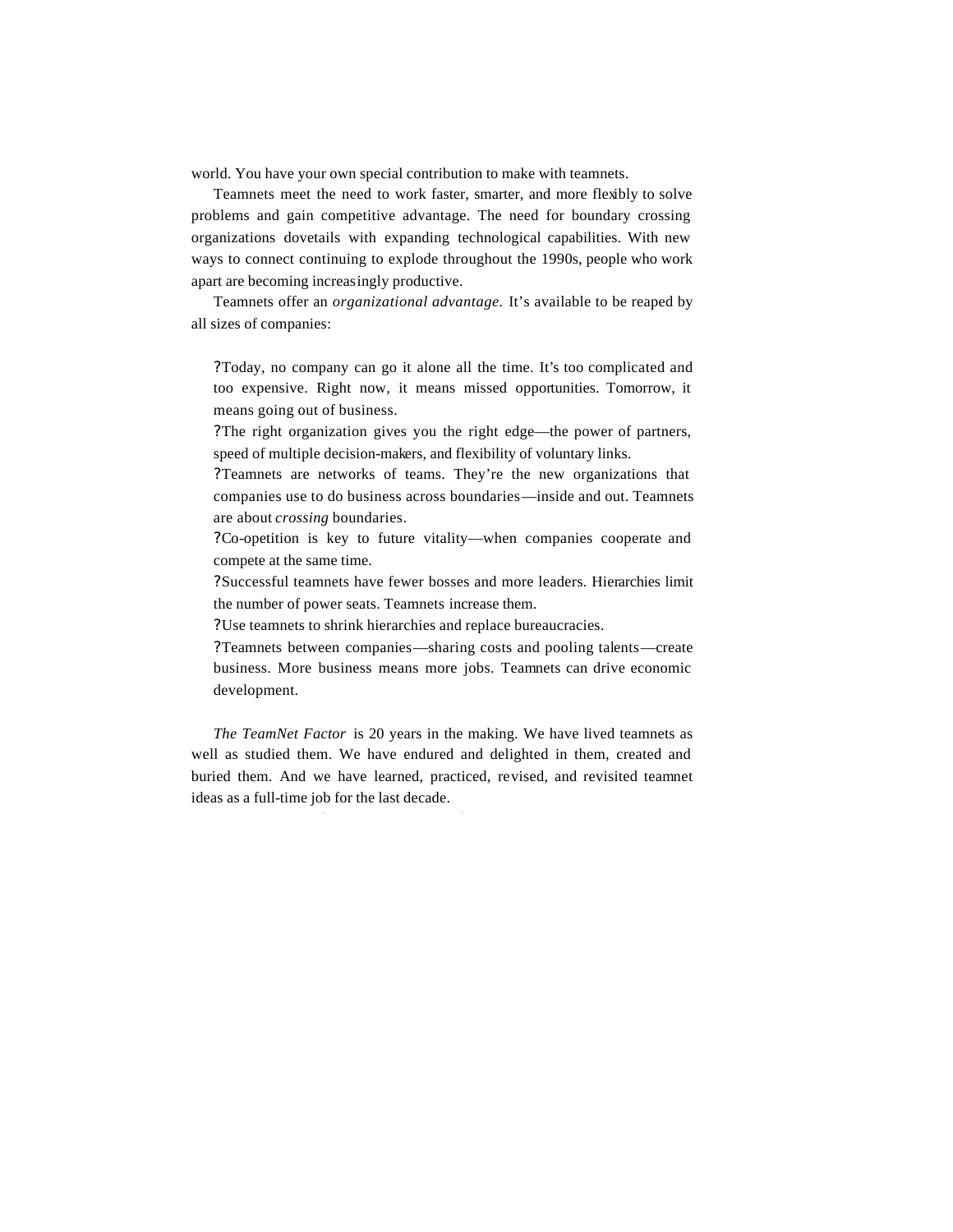## **The Road** to **Teamnets**

When we returned from Oxford, we took a path we hadn't anticipated. Instead of taking jobs in big companies or universities (or moving to a farm to grow organic vegetables), we started our own business, simply by developing and selling our expertise. Our first foray was in the field of cable television. It appealed to us because of its promise for distributed, two-way communication. In 1971, we bought a computer—and so many since that we could start a museum—that radically changed our ability to process information. With this programmable calculator, we developed an econometric model that assessed the viability of cable television franchises. We found ourselves competing for contracts against RAND Corporation and Mitre, and when we sometimes won, we realized that we were in the consulting business.

It's been more than 20 years, and we're still in the consulting business. We've always been self-employed, and we've always had to face the same problems other small business people have. Fortunately, our parents and grandparents on both sides of our families also owned their own small businesses, which gave us certain advantages. We knew from family experience what it was like to have employees, worry about cash flow, satisfy customers, and do the books. This life education was very different from what we learned from our Oxford tutors.

Through an unpredictable series of extraordinarily lucky, often last-minute, breaks (one dear friend describes our lives as "The Perils of Pauline"), we've had the chance to work on some very large-scale projects. In the mid-1970s, we worked for three years as consultants to the U.S. Department of Commerce Fire Administrations new effort to develop a fire prevention education program throughout the United States. This gave us the chance to think about solving national problems while working in such diverse localities as Dade County, Florida; Tulsa, Oklahoma; Salem, Oregon; and downtown Chicago.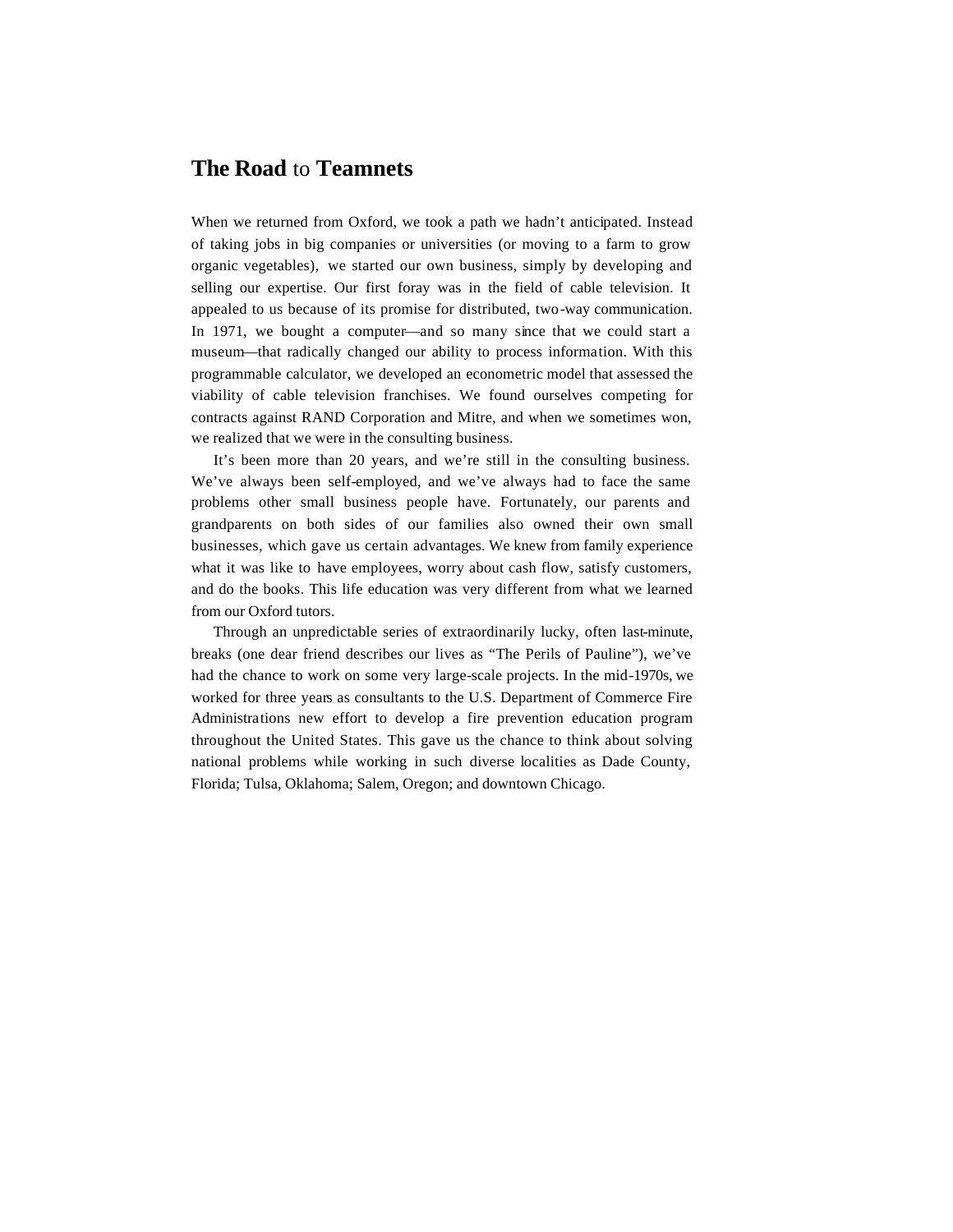In the meantime, our consulting business flourished, but grew simultaneously boring and frantic. Then, one day, we saw the results of our research on another project used for purposes that clashed with our ethics. Burned out, within a few months (the same time as the birth of our first child) we stopped all consulting, and retreated to our house to rethink our purpose. We studied systems theory, finished a doctorate (and had it published), wrote some articles (and a book that was never published), and generally anguished over what would come next.

About a year later, we began to write a book about networks— informal, peer-based, horizontally structured organizations. We started our research in 1979 by writing to one person whom we knew to be interested in the idea. Robert A. Smith, III, who died in 1990, was our first network correspondent. Having recently retired from NASA, Bob then was living quietly in Abbeville, Alabama, but his network reached around the world. Using letters as his primary medium of communication, Bob had a network unlike anyone else's:

at one time or another, he sent us Ted Koppel's and Alvin Toffler's home addresses, put us in direct communication with Warren Bennis and Norman Cousins, and led us, literally, to a list of people that numbers in the hundreds of thousands.

Bob responded to our initial inquiry by sending us the names of nine other people. We wrote to them, and six wrote back, suggesting more people to contact. We followed up on those names, and within 18 months, we received the names of 50,000 people around the world interested in networking. We wrote to 4,000 of those people, and 1,600 wrote back, a remarkable 40 percent response rate. (In the midst of all this, our second daughter appeared.) Those were the people whose organizations we chronicled in our first book, *Networking: The First Report and Directory* (New York: Doubleday, 1982). Since that time, people in more than 70 countries have contacted us about their networks.

The reaction to our first book astonished us. Although we did our initial research largely in the grass roots and counterculture, our response came from the mainstream, particularly corporate America. With hindsight, this does not now seem surprising. Published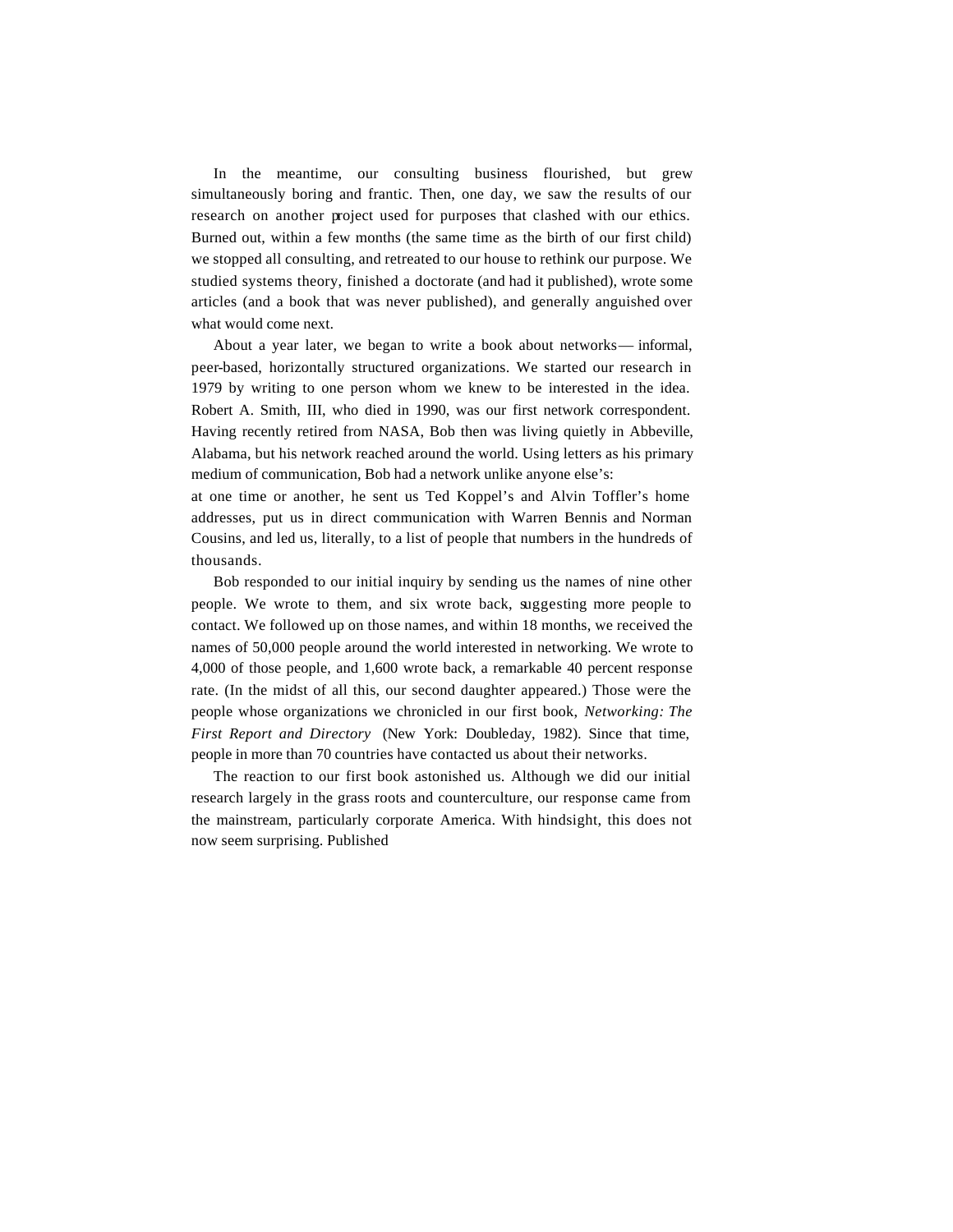the same year as *Networking,* John Naisbitt's best-seller *Megatrends*  had identified "Hierarchy to Networking" as the 8th global megatrend and cited some of our early research in the area.' A decade later, this trend is no longer the stuff of future prognostication. It is the shape of fundamental change happening now.

While leading-edge thinking pointed to the emerging organizational form of networks, little was known about what makes them work. Even less was known about how to manage them. After *Networking* came out, our core mission became to learn what makes networks tick and how to improve them. Late in 1982, we started a business again, The Networking Institute, Inc. Soon we were back into full-time consulting, this time with Fortune 500—type clients. We became small business people who lived in the big business world.

One opportunity came in 1984 when we served as faculty at the Western Behavioral Sciences Institute's executive management program in La Jolla, California. Among the students were executives from a number of high-tech firms, including Bill Johnson of Digital Equipment Corporation, the vice president who led Digital's computer networking effort for many years. He saw a fit between his company's products and our work. For the next eight years, we worked closely with Digital, both on internal projects and with Digital's customers, among the world's largest users of computer networks.

Another 1984 surprise came when Japan's Economic Planning Agency translated our book; Toppan Printing Company, the thirdlargest publisher in the world, printed it; and President-sha, one of Japan's largest houses, published it. The book caused a small group in Japan to form the Networking Research Society. Supported by the Toyota Foundation, the country's largest philanthropy, they started study groups throughout the country using *Networking* (also its title in Japanese) as the study guide. Their mission was to understand a first in the country's history: the sudden spontaneous appearance of thousands of small independent voluntary associations all over Japan. Over the next five years, the group surveyed thousands of groups and hundreds of municipal governments. *Asahi*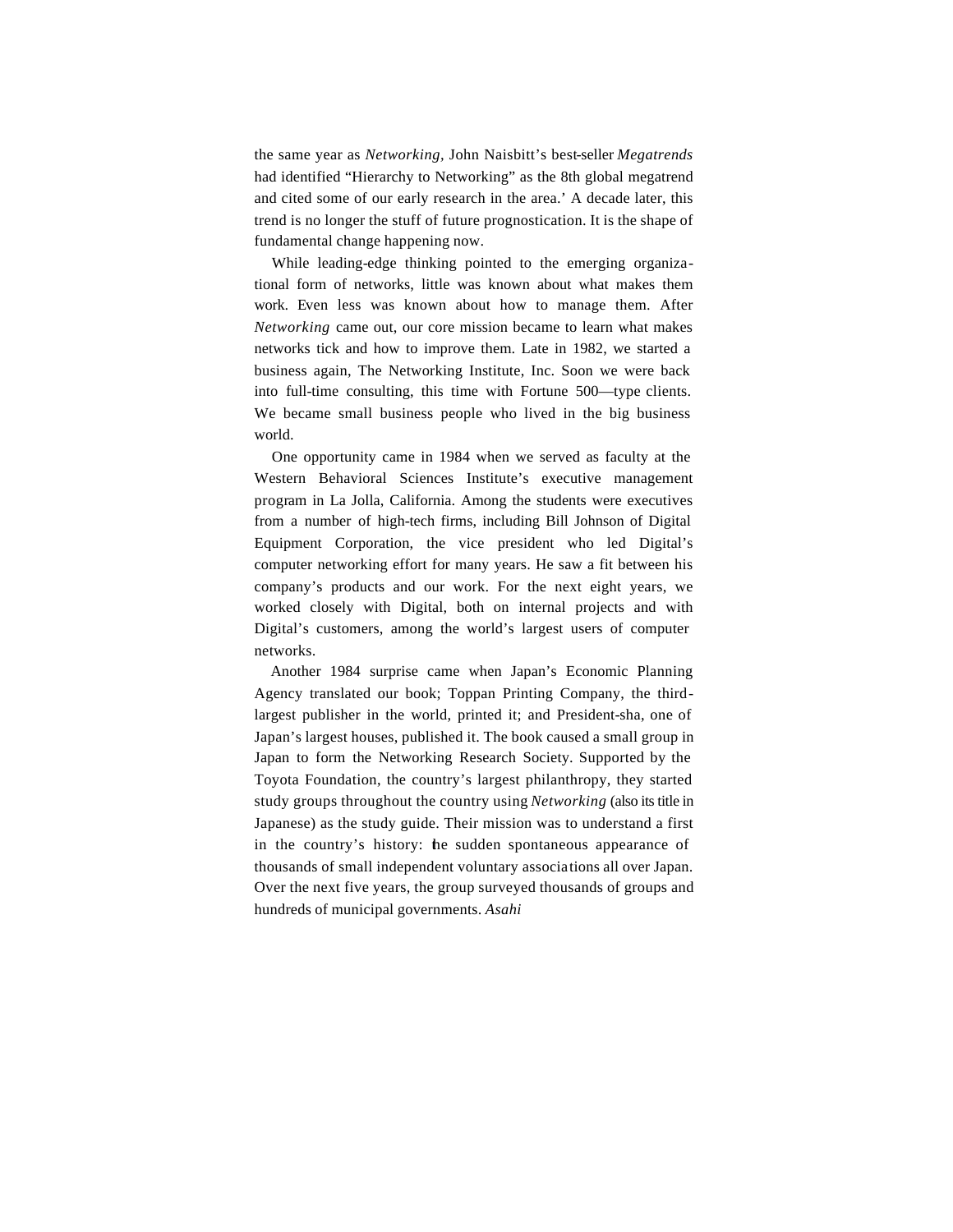*Journal,* the Japanese weekly magazine comparable to *The Atlantic Monthly,*  published 200 consecutive stories about the country's networking movement.

In 1989, Toyota Foundation invited us to keynote the First Japan Networkers' Conference along with numerous other gatherings. During that tour, we met people from all walks of Japanese life— disability rights activists, farmers, artists, students, teachers, journalists, business executives, doctors, lawyers, and government officials. In Kanagawa Prefecture, Japan's second largest "state," we met Governor Kazuji Nagasu, described to us as "Japan's Mario Cuomo," who said, "We use networking to run the Kanagawa government."

Businesses and institutions in many other parts of the world also are taking great strides with the idea. For the past 10 years, we have worked on one project after another developing networks in large companies in North America, Europe, and Australia. At the same time, we've accumulated voluminous files of information about small companies' achieving success, particularly in Europe, by working together in "flexible business networks."

In the fall of 1991, we began work in earnest on this book. In December of that year, Jean-Pierre Pellegrin, a French official at the Organization for Economic Cooperation and Development (OE CD) in Paris, visited our offices at The Networking Institute in Boston. On leave from OECD at the time, he was doing research at the Kennedy School at Harvard. Jean-Pierre had a very strong message to deliver: pay attention to flexible business networks. More accurately, he pounded the table and demanded that we start writing immediately about this little-reported breaking business story. As a result of Jean-Pierre's urging, we have connected with scores of business people and policy makers actively engaged in networks in both Europe and the United States.

At a time when business looks bleak, jobs are dwindling, and even the world's powerhouse economies are in recession, successful business ideas are very good and very welcome news. Flexible business networks of companies of all sizes are doing very well. Successful businesses create jobs. Jobs provide income to meet